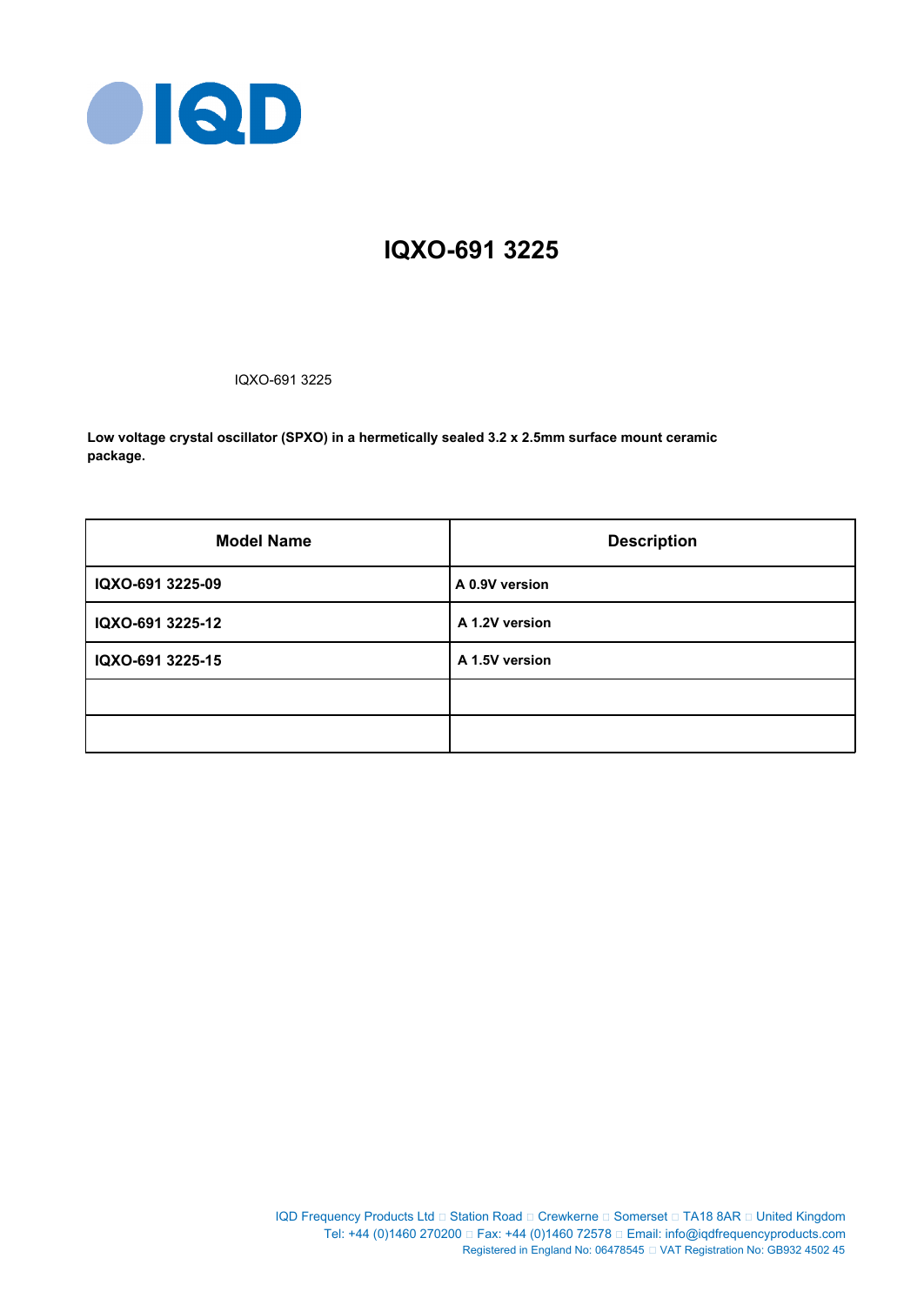

# **IQXO-691 3225-09 Crystal Clock Oscillator Specification**

# **ISSUE 2; April 2021**

#### **Description**

 $\blacksquare$ 0.9V low voltage oscillator in a hermetically sealed 3.2 x 2.5mm surface mount ceramic package.

#### **Frequency Parameters**

- $\blacksquare$
- 
- 

Frequency 10.0MHz to 50.0MHz Frequency Stability ±20.00ppm to ±100.00ppm Ageing  $\qquad \qquad \pm 3$ ppm max in 1st year @ 25°C

#### **Electrical Parameters**

- Supply Voltage 0.9V ±5%  $\blacksquare$
- Note: Other Supply Voltages are available please contact IQD Sales Office.

# **Operating Temperature Ranges**

- $\blacksquare$ -20 to 70°C
- 0 to 70°C  $\blacksquare$
- $-40$  to 85 $^{\circ}$ C

#### **Output Details**

- Output Compatibility CMOS
	- Drive Capability 15pF max
- Output Voltage Levels: Output Low (VoL): 10%Vs max
- Output High (VoH): 90%Vs min
- Start Up Time: 10ms max

#### **Output Control**

- Standby Operation:  $\blacksquare$ 
	- Logic '1' (≥70% Vs) to pad 1 enables oscillator output. Logic '0' (≤30% Vs) to pad 1 disables oscillator output; when disabled the oscillator output goes to the high impedance state.

No connection to pad 1 enables oscillator output (internal pull-up resistor).

 $\blacksquare$ Standby Current: 100μA max

#### **Noise Parameters**

RMS Phase Jitter (12kHz to 20MHz): 1ps max  $\blacksquare$ 

#### **Environmental Parameters**

- $\blacksquare$ Storage Temperature Range: -55 to 125°C
- Mechanical Shock: MIL-STD-883, Method 2002, Condition B. ×
- Vibration: MIL-STD-883, Method 2007, Condition A. ×
- $\blacksquare$ Moisture Resistance: MIL-STD-883, Method 1004.
- $\blacksquare$ Thermal Cycling: MIL-STD-883, Method 1010, Condition B.
- $\blacksquare$ Solderability: MIL-STD-883, Method 2003.
- $\blacksquare$ Resistance to Soldering Heat: MIL-STD-202, Method 210, Condition K.
- Fine Leak Test: MIL-STD-883, Method 1014, Condition A. п
- Gross Leak Test: MIL-STD-883, Method 1014, Condition C. n

#### **Manufacturing Details**

Note: Please connect a bypass capacitor of 0.1μF between  $\blacksquare$ +Vs and circuit ground.



#### **Outline (mm)**



#### **Recommended Solder Pad Layout**

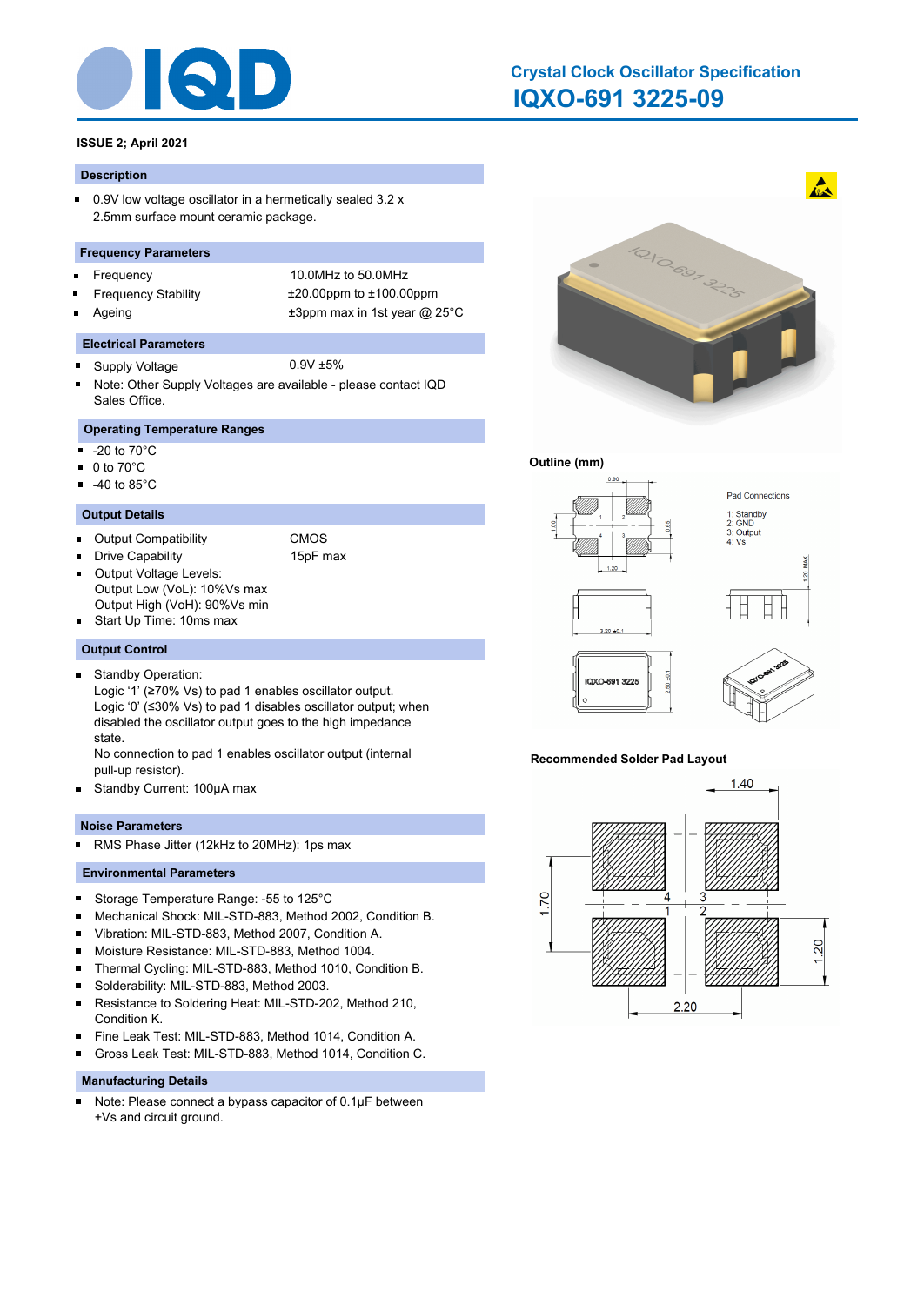

**ISSUE 2; April 2021**

#### **Ordering Information**

- Frequency\* Model\* **Output** Frequency Stability (over operating temperature range)\* Operating Temperature Range\* Supply Voltage (\*minimum required) **Example**
- 24.0MHz IQXO-691 3225-09 CMOS ±25ppm -40 to 85C 0.9V

# **Compliance**

- $\blacksquare$ RoHS Status (2015/863/EU) Compliant
- REACh Status **Compliant**  $\blacksquare$
- MSL Rating (JDEC-STD-033): 1  $\blacksquare$

#### **Packaging Details**

- Pack Style: Reel Tape & reel in accordance with EIA-481D Pack Size: 3,000
- Pack Style: Cutt Cut tape  $\blacksquare$ Pack Size: 100

#### **Electrical Specification - maximum limiting values 0.9V ±5%**

| Frequency<br>Min | Frequency<br><b>Max</b> | Temperature<br>Range | <b>Stability</b><br>(Min) | Current<br><b>Draw</b> | <b>Rise and Fall</b><br>Time | <b>Duty Cycle</b> |
|------------------|-------------------------|----------------------|---------------------------|------------------------|------------------------------|-------------------|
|                  |                         | °C                   | ppm                       | mA                     | ns                           | $\%$              |
| 10.0MHz          | 50.0MHz                 | 0 to 70              | ±20.0                     | 10                     | 5                            | 45/55%            |
|                  |                         | $-20$ to $70$        | ±20.0                     | 10                     | 5                            | 45/55%            |
|                  |                         | $-40$ to 85          | ±25.0                     | 10                     | 5                            | 45/55%            |

*This document was correct at the time of printing; please contact your local sales office for the latest version. Click to view latest version on our website.*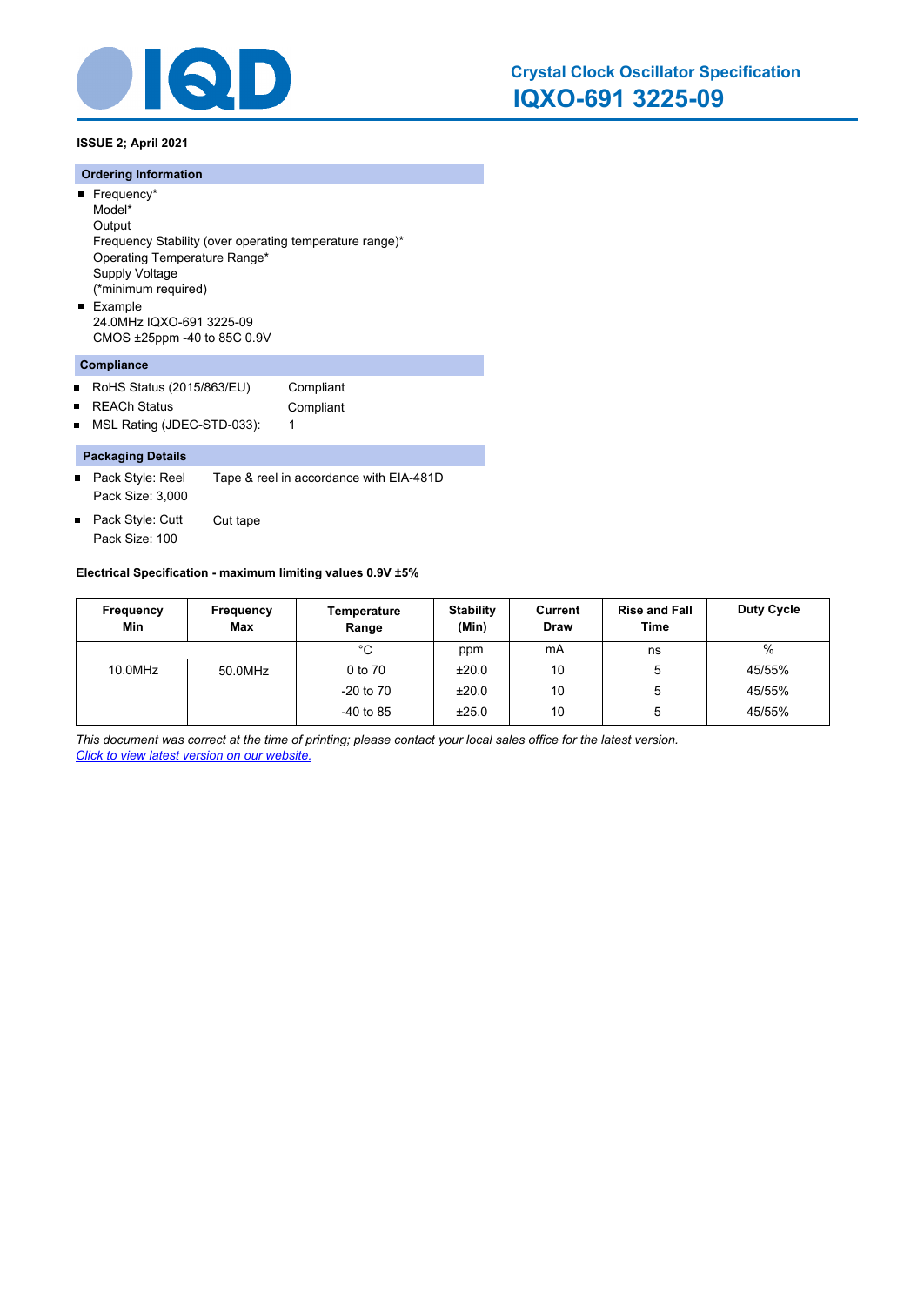

# **IQXO-691 3225-12 Crystal Clock Oscillator Specification**

# **ISSUE 3; April 2021**

#### **Description**

 $\blacksquare$ 1.2V low voltage oscillator in a hermetically sealed 3.2 x 2.5mm surface mount ceramic package.

#### **Frequency Parameters**

- $\blacksquare$
- 
- 

Frequency 10.0MHz to 50.0MHz Frequency Stability ±20.00ppm to ±100.00ppm Ageing  $\qquad \qquad \pm 3$ ppm max in 1st year @ 25°C

#### **Electrical Parameters**

- Supply Voltage 1.2V ±5%  $\blacksquare$
- Note: Other Supply Voltages are available please contact IQD Sales Office.

# **Operating Temperature Ranges**

- $\blacksquare$ -20 to 70°C
- $\blacksquare$  0 to 70 $^{\circ}$ C
- $-40$  to 85 $^{\circ}$ C

#### **Output Details**

- Output Compatibility CMOS
	- Drive Capability 15pF max
- Output Voltage Levels: П Output Low (VoL): 10%Vs max
- Output High (VoH): 90%Vs min
- Start Up Time: 10ms max

#### **Output Control**

- Standby Operation:  $\blacksquare$ 
	- Logic '1' (≥70% Vs) to pad 1 enables oscillator output. Logic '0' (≤30% Vs) to pad 1 disables oscillator output; when disabled the oscillator output goes to the high impedance state.

No connection to pad 1 enables oscillator output (internal pull-up resistor).

 $\blacksquare$ Standby Current: 100μA max

#### **Noise Parameters**

RMS Phase Jitter (12kHz to 20MHz): 1ps max  $\blacksquare$ 

### **Environmental Parameters**

- $\blacksquare$ Storage Temperature Range: -55 to 125°C
- Mechanical Shock: MIL-STD-883, Method 2002, Condition B. ×
- Vibration: MIL-STD-883, Method 2007, Condition A. ×
- $\blacksquare$ Moisture Resistance: MIL-STD-883, Method 1004.
- $\blacksquare$ Thermal Cycling: MIL-STD-883, Method 1010, Condition B.
- $\blacksquare$ Solderability: MIL-STD-883, Method 2003.
- $\blacksquare$ Resistance to Soldering Heat: MIL-STD-202, Method 210, Condition K.
- Fine Leak Test: MIL-STD-883, Method 1014, Condition A.  $\blacksquare$
- Gross Leak Test: MIL-STD-883, Method 1014, Condition C.  $\blacksquare$

#### **Manufacturing Details**

Note: Please connect a bypass capacitor of 0.1μF between  $\blacksquare$ +Vs and circuit ground.



#### **Outline (mm)**



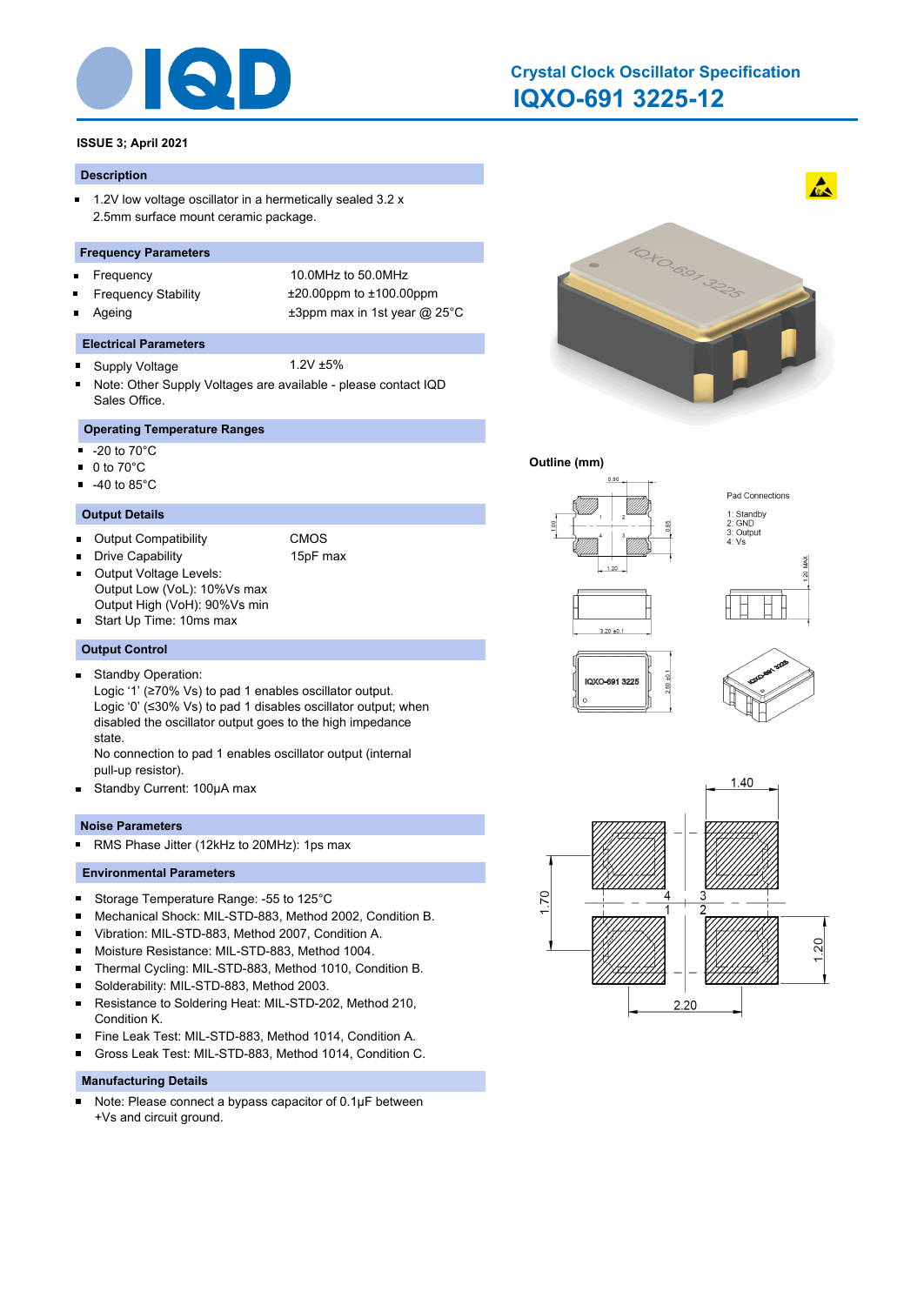

**ISSUE 3; April 2021**

#### **Ordering Information**

- Frequency\* Model\*
- **Output**
- Frequency Stability (over operating temperature range)\*
- Operating Temperature Range\*
- Supply Voltage
- (\*minimum required)
- **Example** 24.0MHz IQXO-691 3225-12
- CMOS ±25ppm -40 to 85C 1.2V

# **Compliance**

- $\blacksquare$ RoHS Status (2015/863/EU) Compliant
- REACh Status **Compliant**  $\blacksquare$
- MSL Rating (JDEC-STD-033): 1  $\blacksquare$

# **Packaging Details**

- Pack Style: Cutt Cut tape Pack Size: 100
- Pack Style: Reel Tape & reel in accordance with EIA-481D  $\blacksquare$ Pack Size: 3,000

#### **Electrical Specification - maximum limiting values 1.2V ±5%**

| Frequency<br>Min | Frequency<br><b>Max</b> | Temperature<br>Range | <b>Stability</b><br>(Min) | Current<br><b>Draw</b> | <b>Rise and Fall</b><br>Time | Duty Cycle |
|------------------|-------------------------|----------------------|---------------------------|------------------------|------------------------------|------------|
|                  |                         | °C                   | ppm                       | mA                     | ns                           | %          |
| 10.0MHz          | 50.0MHz                 | 0 to 70              | ±20.0                     | 10                     | 5                            | 45/55%     |
|                  |                         | $-20$ to $70$        | ±20.0                     | 10                     | 5                            | 45/55%     |
|                  |                         | $-40$ to 85          | ±25.0                     | 10                     | 5                            | 45/55%     |

*This document was correct at the time of printing; please contact your local sales office for the latest version. Click to view latest version on our website.*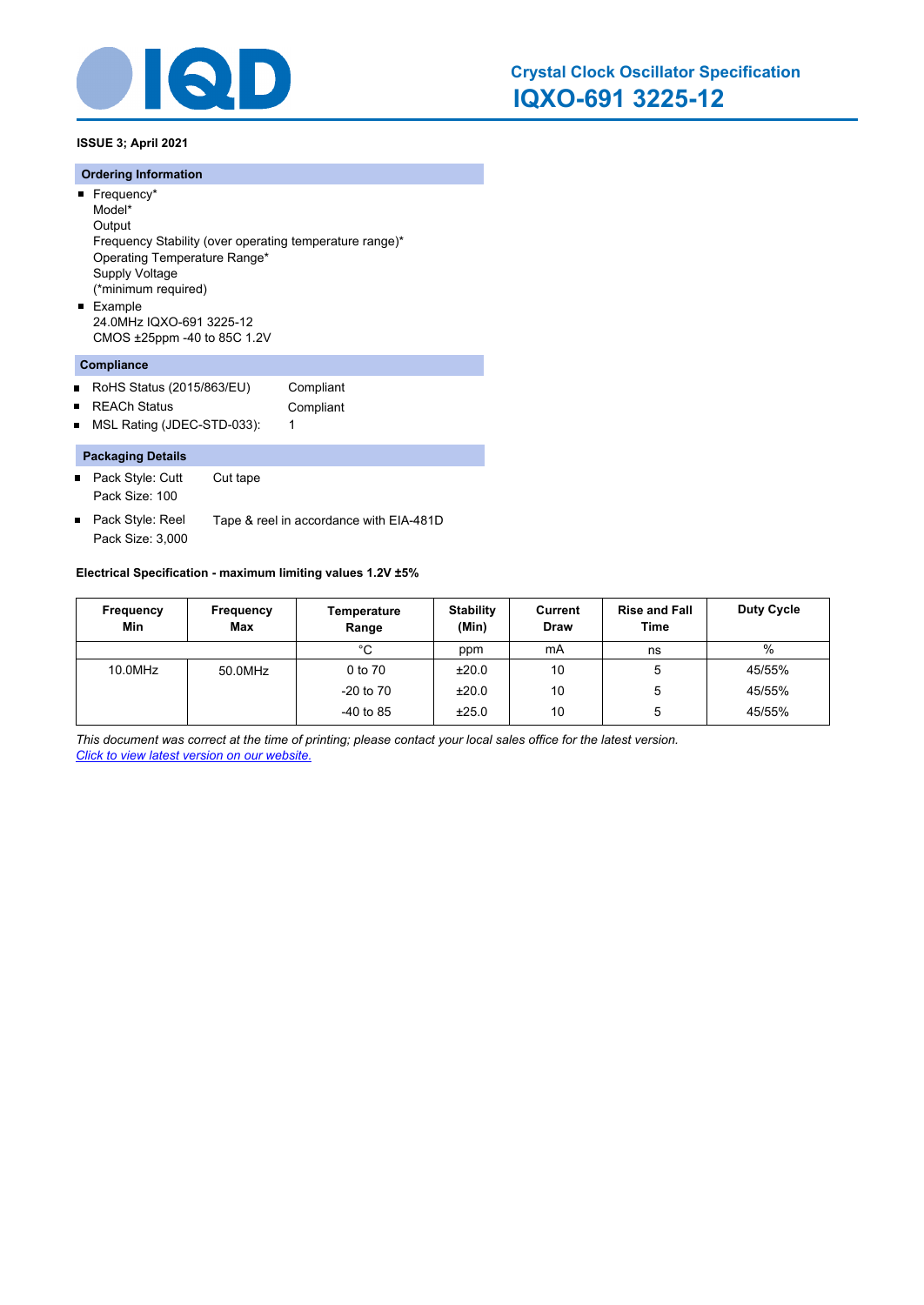

# **IQXO-691 3225-15 Crystal Clock Oscillator Specification**

# **ISSUE 2; April 2021**

#### **Description**

 $\blacksquare$ 1.5V low voltage oscillator in a hermetically sealed 3.2 x 2.5mm surface mount ceramic package.

#### **Frequency Parameters**

- $\blacksquare$
- 
- 

Frequency 10.0MHz to 50.0MHz Frequency Stability ±20.00ppm to ±100.00ppm Ageing  $\qquad \qquad \pm 3$ ppm max in 1st year @ 25°C

#### **Electrical Parameters**

- Supply Voltage 1.5V ±5%  $\blacksquare$
- Note: Other Supply Voltages are available please contact IQD Sales Office.

# **Operating Temperature Ranges**

- $\blacksquare$ -20 to 70°C
- 0 to 70°C  $\blacksquare$
- $-40$  to 85 $^{\circ}$ C

#### **Output Details**

Output Compatibility CMOS

Drive Capability **15pF** 

- Output Voltage Levels: Output Low (VoL): 10%Vs max Output High (VoH): 90%Vs min
- Start Up Time: 10ms max

#### **Output Control**

Standby Operation:  $\blacksquare$ 

Logic '1' (≥70% Vs) to pad 1 enables oscillator output. Logic '0' (≤30% Vs) to pad 1 disables oscillator output; when disabled the oscillator output goes to the high impedance state.

No connection to pad 1 enables oscillator output (internal pull-up resistor).

 $\blacksquare$ Standby Current: 100μA max

#### **Noise Parameters**

RMS Phase Jitter (12kHz to 20MHz): 1ps max  $\blacksquare$ 

#### **Environmental Parameters**

- $\blacksquare$ Storage Temperature Range: -55 to 125°C
- Mechanical Shock: MIL-STD-883, Method 2002, Condition B. ×
- Vibration: MIL-STD-883, Method 2007, Condition A. ×
- $\blacksquare$ Moisture Resistance: MIL-STD-883, Method 1004.
- $\blacksquare$ Thermal Cycling: MIL-STD-883, Method 1010, Condition B.
- $\blacksquare$ Solderability: MIL-STD-883, Method 2003.
- $\blacksquare$ Resistance to Soldering Heat: MIL-STD-202, Method 210, Condition K.
- Fine Leak Test: MIL-STD-883, Method 1014, Condition A. п
- Gross Leak Test: MIL-STD-883, Method 1014, Condition C. n

#### **Manufacturing Details**

Note: Please connect a bypass capacitor of 0.1μF between  $\blacksquare$ +Vs and circuit ground.



#### **Outline (mm)**



#### **Recommended Solder Pad Layout**